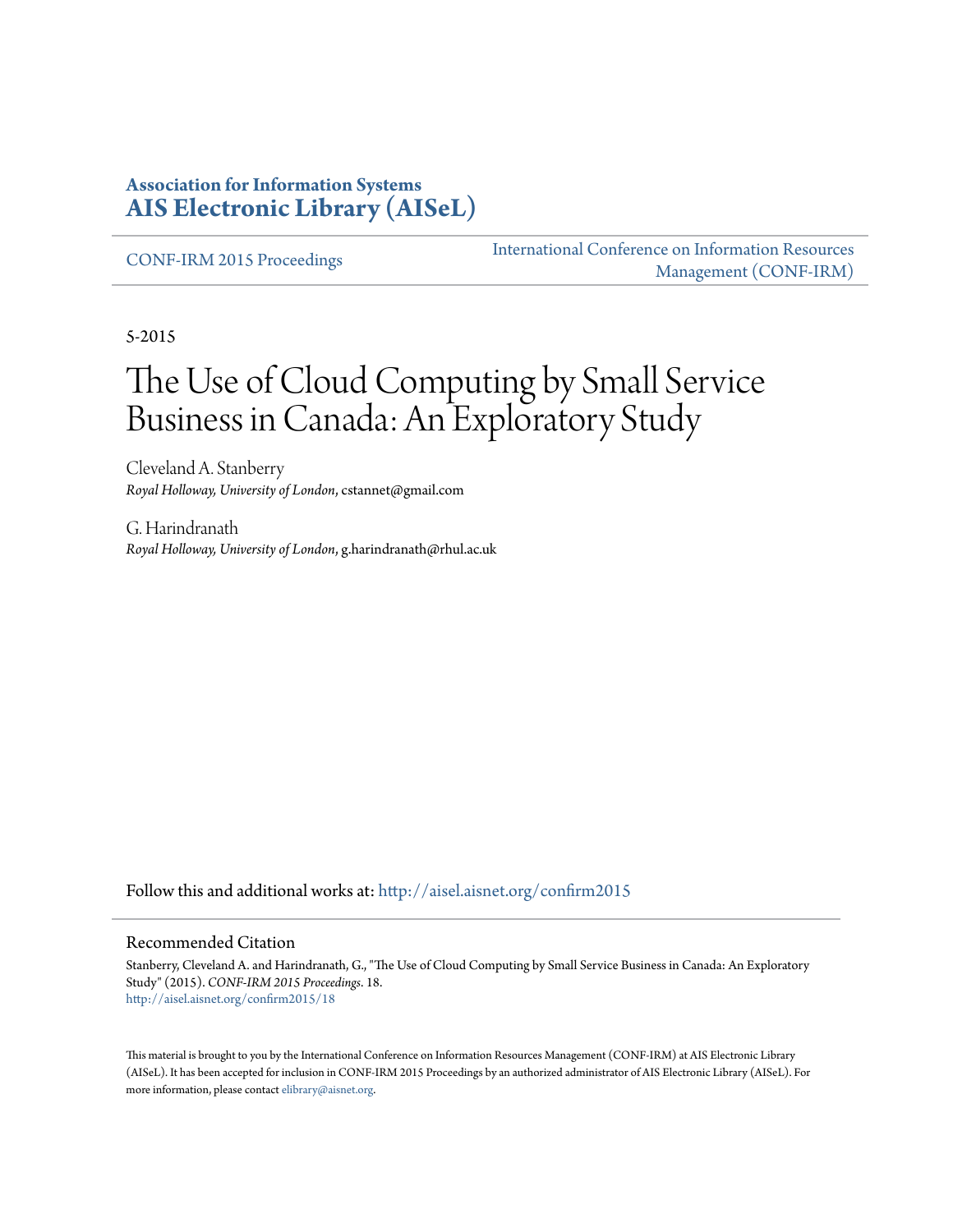## **R27. The Use of Cloud Computing by Small Service Business in Canada: An Exploratory Study**

Cleveland A. Stanberry Royal Holloway, University of London [cstannet@gmail.com](mailto:cstannet@gmail.com)

G. Harindranath Royal Holloway, University of London [g.harindranath@rhul.ac.uk](mailto:g.harindranath@rhul.ac.uk)

#### *Abstract*

This paper analyzes the use of cloud computing (cloud) by small service business (SSB) firms in the Greater Toronto Area (GTA) of Canada and its impact on their competitiveness. There is research that suggests that small and medium sized enterprises (SMEs) lack technical and management capabilities in relation to information and communications technology (ICT) that impede strategic impacts from their use. However, new forms of ICT such as cloud may offer opportunities for SSBs to overcome some capability limitations traditionally associated with the use of ICT. There is a dearth of studies on the use of cloud in SMEs. It is, therefore, hoped that this Canadian focused investigation will contribute to our understanding of how cloud is being used by SSBs and if such usage has resulted in any competitive advantage. Results show that GTAbased SSBs define cloud variously as email, Apple iCloud, storage, sharing of files with multiple computers, online hard drive and office applications. Almost all respondents indicated that some form of cloud is used by their business and that this use results in competitive advantages. SSBs who have high levels of alignment of their IT and business strategies also show high alignment of cloud and business strategies.

### *Keywords*

Cloud Computing, Small Service Business, Canada, Strategy, Competitive Advantage

#### **1. Introduction**

Industry Canada defines a small business as having between 1 and 99 paid workers and small businesses in the service sector represent 98.3% of all services business in Canada (Industry Canada, 2013). Canadians, therefore, get almost all of their services from small businesses, so gaining a better understanding of small service business operations should be of interest to all. Much literature exists on how ICT can impact business strategy (Laudon and Laudon, 2014) and help create competitive advantages (Porter and Millar, 1985). There is also significant evidence to show that competitive impacts from ICT requires technologies to be aligned to business practices (Henderson and Venkatraman, 1993; Luftman et al, 2013). Small and medium sized enterprises (SMEs) on the other hand have often been seen as resource constrained leading them to either not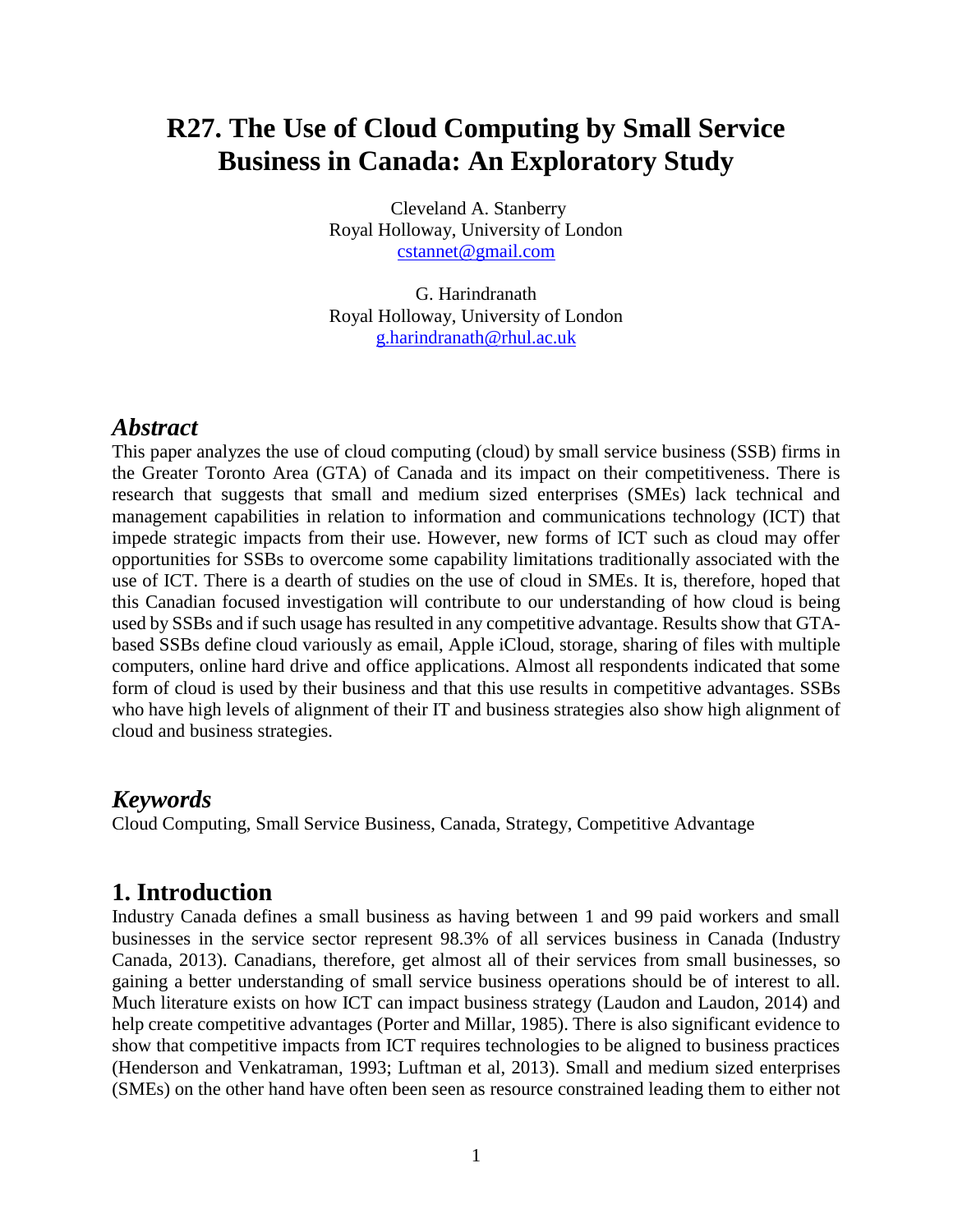exploit ICT adequately or fail in effectively aligning them with business objectives due to poor management capabilities (Pavic et al., 2007; Ifinedo, 2011). Several new IT delivery methods are now available to SSBs, including the recent development of cloud (Frantsvog, Seymour and John, 2012). The use of cloud has not been extensively studied in relation to Canadian small service businesses. This paper therefore explores the use of cloud by SSBs in the Greater Toronto Area of Canada (GTA) and asks if their use has led to any competitive advantages.

## **2. Small Service Business (SSB) and Cloud Computing**

Canada has two groups of small businesses; goods-producing and service-producing (Industry Canada, 2013). The focus of this study is service producing businesses. Services-producing businesses provide services that are experienced at the time of production, for instance a haircut or a medical examination.

Cloud may be regarded as permitting ubiquitous on-demand access to shared pools of substantial computing power (Oredo and Njihia, 2014) provided from large, sometimes globally distributed data centers (DC), operated by cloud service providers (CSP) and linked to users via internet technologies (Narayanan, 2012). Users can therefore access cloud services from any location. The cloud can be deployed in many ways - private cloud; public cloud; hybrid cloud (Ross and Blumenstein, 2013). A private cloud use off-premises DCs owned by the private firm that consumes the service (Oredo and Njihia, 2014). SMEs do not have large outlays of cash to spend on IT (Pavic et al., 2007), so a private cloud may not be suitable for SSBs. The public cloud is an off-premises-based DC solution provided by public CSPs, and users pay for the service via regular subscriptions (Oredo and Njihia, 2014), a model that may be more suited to SSBs. Amazon web services are examples of a public cloud. The hybrid cloud links the private and public clouds (Aslam, Ullah and Ansari, 2010). An SSB may avoid the hybrid cloud based on the lack of funding needed for a private cloud. Cloud usage limits the amount of local IT equipment such as servers that an SSB would normally need. Three main cloud service models are available and these are, Infrastructure as a Service (IaaS); Platform as a Service (PaaS); Software as a Service (SaaS) (Cătinean and Cândea, 2013). IaaS use server virtualization and the virtualized servers are provided as the service. For instance, Amazon's IaaS provides computing power to users. IaaS may not be suitable for SSBs as such firms often lack technical skills (Gill and Biger, 2012) that IaaS requires (Cătinean and Cândea, 2013). Also, PaaS may not be suitable for SSBs as it is mainly targeted at application developers (Oredo and Njihia, 2014). SaaS, on the other hand offers opportunities for SSBs, as these provide applications (Laudon and Laudon, 2014), such as email. For instance, Gmail from Google is SaaS.

## **3. SSBs, Cloud Computing and Competitive Advantage**

Competitive strategy is the basis by which firms differentiate themselves and outdo rivals (Porter, 1996). Responding to developments in the firm context requires firms to develop a variety of internal resources and capabilities (Prahalad and Hamel, 1990). Research suggests that this poses problems for SMEs, including SSBs, that often lack resources such as finance and the requisite technical and management capacity (Pavic et al., 2007; Ifinedo, 2011). Once acquired, the impact of ICT is mediated by the effectiveness of the alignment with business strategies (Henderson and Venkatraman, 1993; Luftman et al., 2013). Therefore SSBs might gain benefits, and potentially competitive impacts, if their cloud usage - as their IT delivery vehicle  $-$  is aligned with their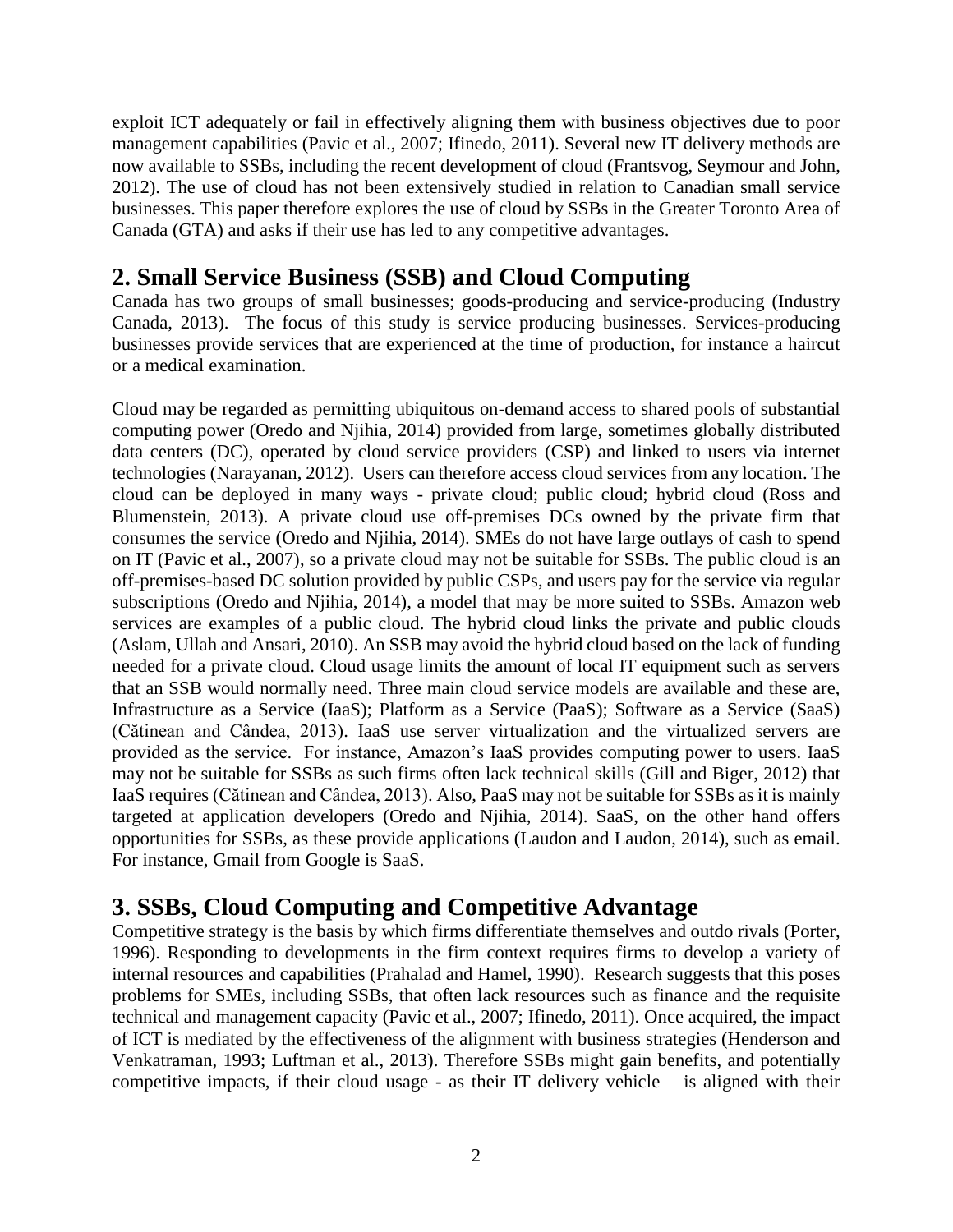business strategies. Alignment deals with the continuous strategic fit between the IT and business strategies and processes (Henderson and Venkatraman, 1993).

#### **3.1 Potential Benefits to SSBs**

The cloud allows firms to buy some IT that is required to run their business on a pay-per-use basis (Gandhi and Moe, 2012), a particularly attractive feature for resource-starved SMEs. These firms often tend to start with a single important cloud service, such as email and then purchase multiple services (Avrane-Chopard et al., 2014). This pattern may also benefit SSBs. Packaged applications require little IS know-how, and may be best suited for SMEs (Cragg and King, 1993). Thus, SaaS cloud service, which closely resembles packaged software, may best suit SSBs. Customers can change the services that they buy on a monthly basis (Pavic et al., 2007) allowing SSBs to flexibly order and cancel SaaS based on requirements. Cloud delivers cost minimization and reduced risks from technology obsolescence (Ross and Blumenstein, 2013). Thus, SSBs who adopt cloud may feel less constrained by the lack of in-house IT skills when compared to their counterparts who have in-house IT (Ifinedo, 2011). Cloud usage can offer SMEs – and SSBs - the same technology edge as larger firms (Frantsvog, Seymour and John, 2012). However it will still be interesting to explore how cloud usage affects in-house IT skills and expertise in SSBs.

#### **3.2 Challenges in using the Cloud**

Despite the above advantages, the cloud also has certain pitfalls. A South African study noted that many SMEs know little about cloud (Mohlameane and Ruxwana, 2014) - possibly hampering its adoption. In some cases, if users do not specifically store their data locally, all of that data may be stored on the cloud (Laudon and Laudon, 2014), making it unavailable if the cloud provider's servers were shut down (Frantsvog, Seymour and John, 2012). A multi-tenancy business model provides cloud services to many customers (Frantsvog, Seymour and John, 2012). Security is thus a major concern of using the public cloud (Aslam, Ullah and Ansari, 2010). For instance, one SSB data may be accidentally shared with another. Some state agencies, such as the Office of the Privacy Commissioner of Canada (2015), impose regulations which all firms must follow, such as rules affecting how Canadian firms handle customers' information. SSBs may need to carefully consider their IT governance structures (Laudon and Laudon, 2014) because the provider of IT is being moved from internal to external operators (Oredo and Njihia, 2014). But developing structures may be challenging for resource starved SSBs. Security issues also raise the question whether cloud should be seen by SSBs as their only IT delivery method. Also, cloud as IT delivery may not even be less expensive in some instances where "the cost of renting software adds up to more than purchasing and maintaining an application in-house" (Laudon & Laudon, 2014: 226).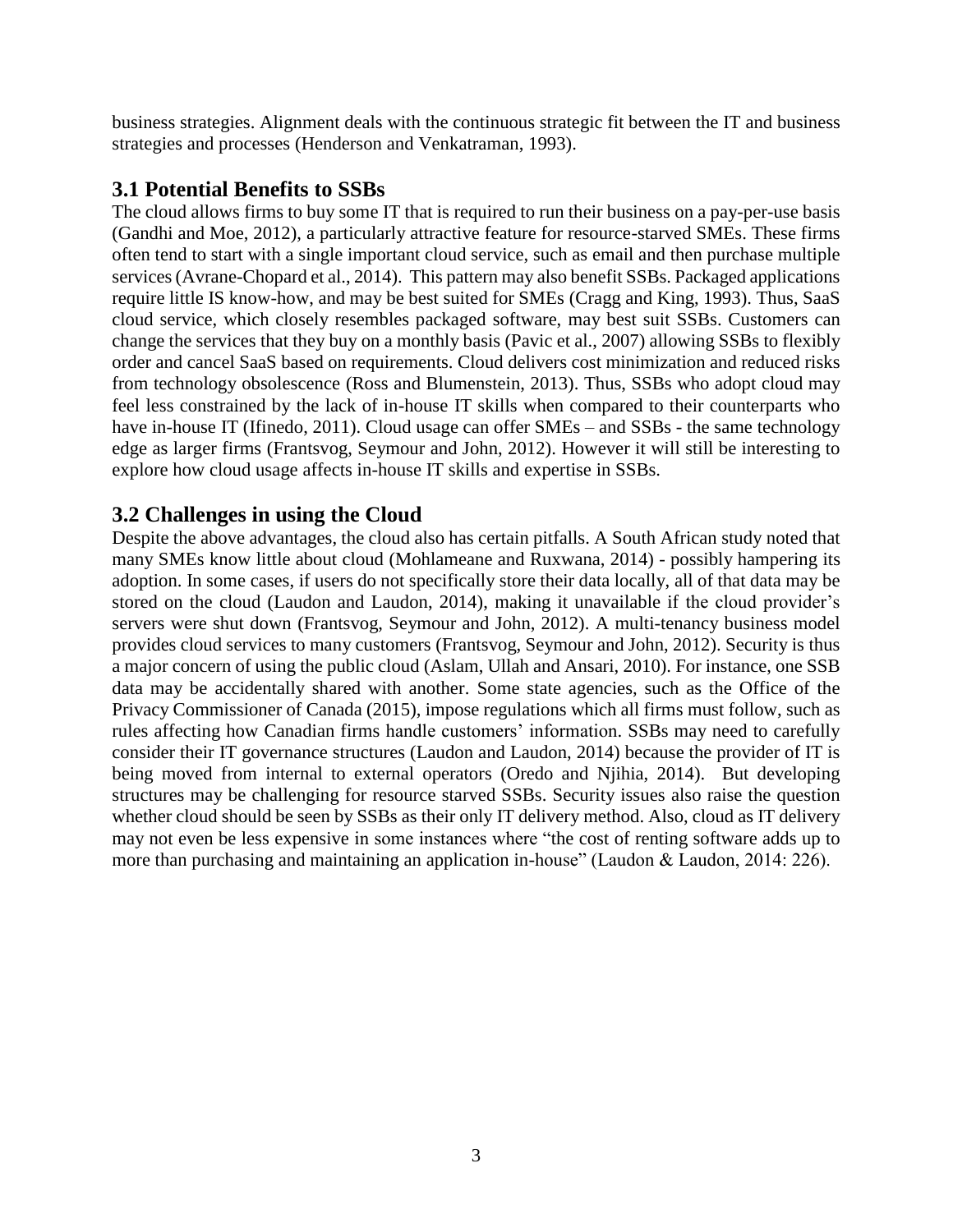### **4. Research Framework**



**Figure 1:** The research framework

The research framework presented in figure 1 above conceptualizes the link between various elements being explored in this study. We assert, based on literature, that there is general widespread support that when IT is aligned with business strategies, it provides competitive advantages (Porter & Millar, 1985; Henderson & Venkatraman, 1993; Laudon & Laudon, 2014). This extensive consensus suggests that, SSBs might achieve competitive advantages if they align their own chosen IT delivery methodologies (cloud) with their business strategies.

## **5. Research Methodology**

The research used a mixed method with qualitative and quantitative approaches. The field study uses an interviewer-completed structured questionnaire (see Appendix A) (Bryman, 2008), which will facilitate the collection of standardized data. This will also include a number of open-ended questions that allows the respondents to freely express their views, thereby providing the opportunity to collect rich qualitative data that can contextualize the quantitative responses. The Likert questions are later mapped to numerical values for statistical use. The interview questions are linked to the reviewed literature, as depicted in figure 1. Since some SSBs may not understand terms such as alignment, common terms such as matching are used. A representative sample of SSBs as defined by Industry Canada (2013), was interviewed face-to-face or over the phone. Due to the difficulty of getting SSB participation, a combination of convenience and snowball sampling drawn from a number of owner/managers of SSBs in the GTA was considered. The GTA is studied because Canadian services-based businesses are clustered in metropolitan areas (Statistics Canada, 2010) and also because the lead author lives in this area. Thirty one SSBs were contacted and thirteen interviews were conducted. Some disadvantages of questionnaires using structured interviewing include response biases based on interviewer's characteristics (Bryman, 2008). The geographical scope of the research is also a limiting factor. Despite these drawbacks structured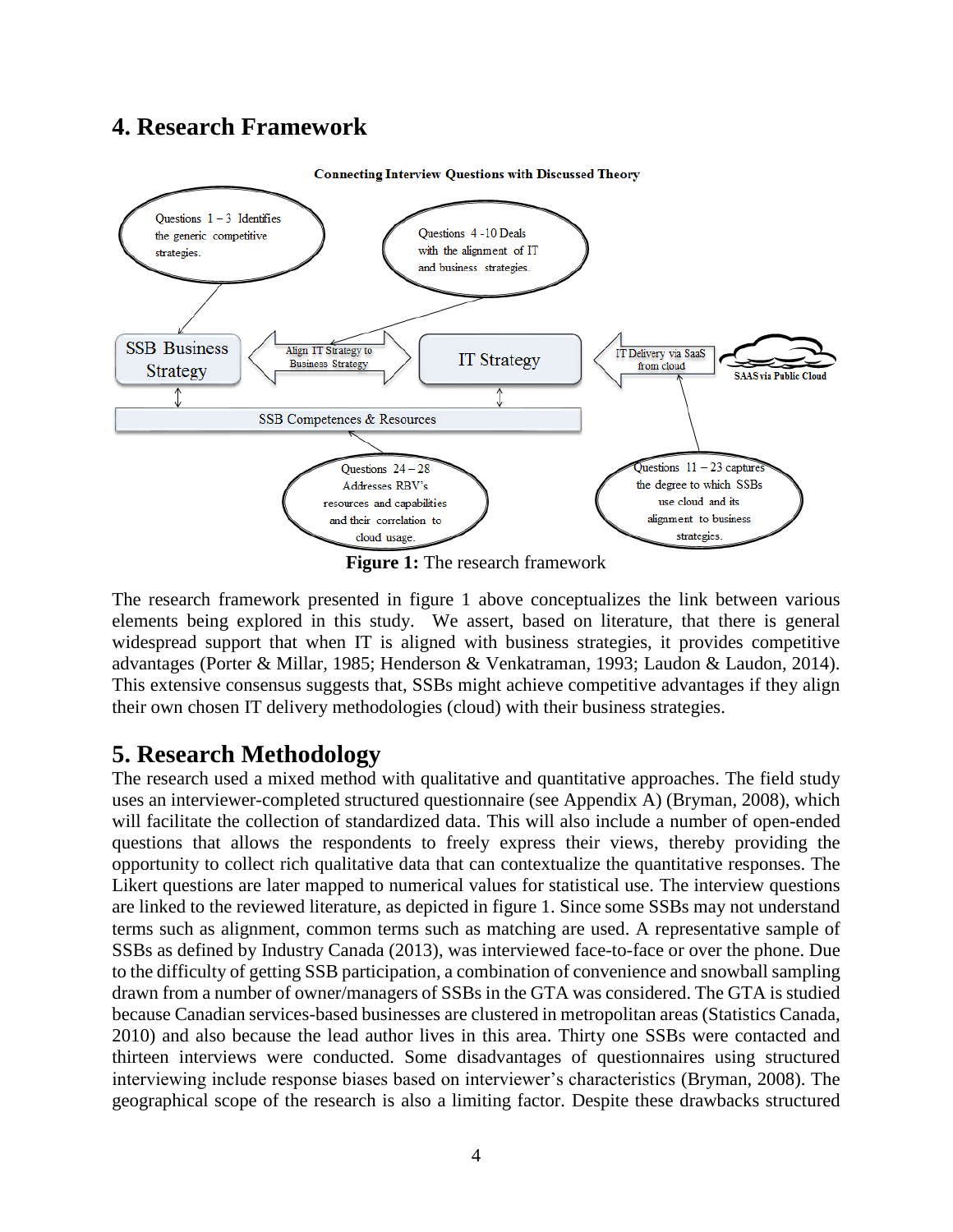interviewer-completed research has been shown to provide responses in-line with other forms of questionnaires such as responder-completed questionnaires that are returned by mail (McDonagh and and Rosenblum, 1965).

## **6. Research Findings**

This study uncovered that GTA based Canadian SSBs are significant users of SaaS cloud offering rather than IaaS or PaaS. 38% of SSBs report that they are heavy cloud users, 31% are occasional users, 23% are frequent users, and 8% report that they do not use cloud. 77% of respondents report that free email is the first cloud service used. The common theme for email being the first cloud service centered on ease of connecting with staff and clients and email being ubiquitous. 15% of respondents stated that storage was the first cloud service used due to the need to keep customer records safe.

77% of the SSB sample strongly agreed or agreed that that the use of SaaS provides competitive advantages to their businesses. 16% strongly disagreed or disagreed and 8% neither agreed nor disagreed that cloud provided competitive advantages. Of the heavy cloud users, 80% strongly agreed, and 20% agreed that cloud usage provided competitive advantages. Examples of such advantage include ease of use, cost reduction, no software purchases or software upgrades, limited free services and storage adequate for their business, easy communication, one system used for all business functions, synchronizing devices in the cloud, and the possibility of accessing business data from any location with any access device. One SSB owner said that using the conference calling feature in Facebook was a compelling cloud advantage, suggesting that there is a narrow delineation between how SSBs view social networking services and the cloud. Some SSBs view security as a disadvantage, because many respondents include terms like unsafe or insecure when asked to state the disadvantages of cloud.

54% of SSBs report that they either strongly agree or agree that their cloud and business strategies are aligned with the rest strongly disagreeing or disagreeing. Those who support cloud and business strategy alignment reported that they attempt to keep abreast of technological developments. This cohort also pays for subscription to cloud services and uses an average of three cloud services. They also use more sophisticated SaaS applications such as online customer booking applications, customer records backup, Google Blogger, file storage and file sharing with co-workers, and online software such as Google Docs. The cohort that does not support cloud and business strategy alignment uses an average of two cloud services, and use cloud for basic tasks such as (free) email. SSBs who have high levels of alignment of their IT and business strategies also have high alignment of cloud and business strategies, suggesting that these SSBs view cloud as another IT delivery method. 100% of the heaviest users of cloud strongly agree that their IT and business strategies are aligned. Similarly, those who report strong alignment with IT and business strategies find it easier to align cloud and business strategies, and they are also among the heaviest users of cloud. Thus, for SSBs to capture the biggest benefit from cloud, the data suggest that they need to understand the need for tight integration and alignment of IT with business strategies – whether it's traditional IT or cloud. 70% of SSBs reported that their cloud usage fits well with the generic competitive market segment that they serve.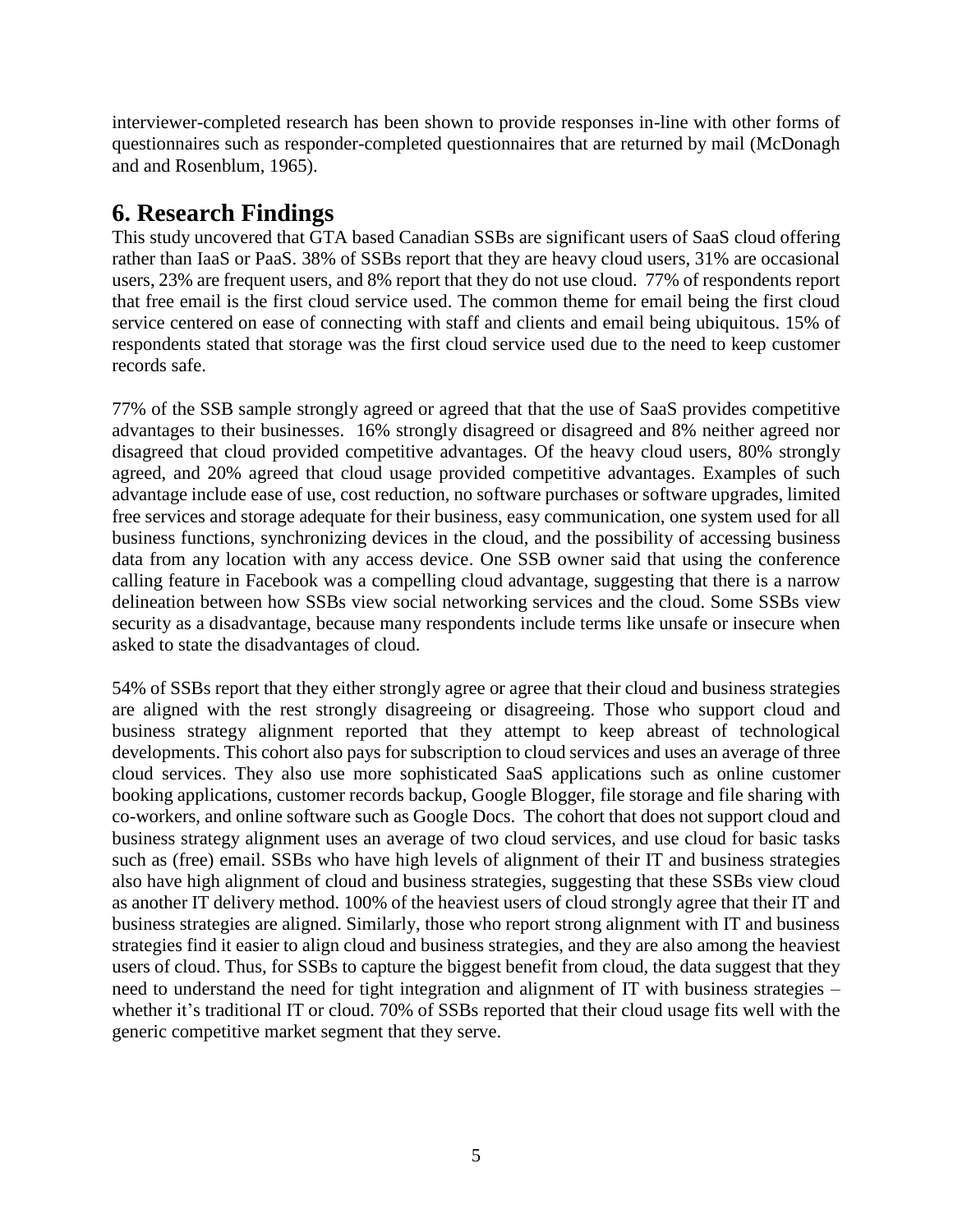### **7. Conclusions and Expected Contributions**

Little literature exists on Canadian SSBs' use of cloud, and as such various levels of Canadian governments, cloud providers, large businesses, academics and SSBs may find this study insightful. Governments could enact policies that address the security concerns of SSBs, thereby potentially improving SSBs' cloud adoption, which may lead to greater economic activities. Cloud providers and large firms could better market their offerings to SSBs. SSB managers could use the study to help discover how to align their cloud and business strategies, and make adoption decisions that could improve their competitiveness.

#### *References*

- Aslam, U., Ullah, I. and Ansari, S. (2010) "Open Source Private Cloud Computing", *Interdisciplinary Journal of Contemporary Research in Business*, (2)7, pp. 399 - 407.
- Avrane-Chopard, J., Bourgault, T., Dubey, A. and Moodley, L. (2014) "Big business in small business:Cloud services for SMBs", *McKinsey Quarterly*, (25) Recall.
- Bryman, A. (2008) *Social Research Methods*, *3 rd edition,* New York: Oxford University Press.
- Cătinean, I. and Cândea, D. (2013) "Characteristics of the Cloud Computing Model as a Disruptive Innovation", *Review of International Comparative Mgmt.*, (14)5, 783 - 803.
- Cragg, P.B. and King, M. (1993) "Small-Firm Computing: Motivators and Inhibitors", *MIS Quarterly*, (17)1, pp. 47-60.
- Frantsvog, D., Seymour, T. and John, F. (2012) "Cloud Computing", *International Journal of Management & Information Systems*, (16)4, pp. 317 - 324.
- Gandhi, P. and Moe, G. (2012) "Where the cloud is likely to grow", *McKinsey Quarterly*, 24- 25.
- Gill, A. and Biger, N. (2012) "Barriers to small business growth in Canada", *Journal of Small Business and Enterprise Development*, (19)4, pp. 656 - 668.
- Henderson, J.C. and Venkatraman, N. (1993) "Strategic alignment: Leveraging information technology for transforming organizations", *IBM Systems Journal*, (32)1, pp. 472 - 484.
- Ifinedo, P. (2011) "An Empirical Analysis Of Factors Influencing Internet/E-Business Technologies Adoption By SMEs In Canada", *International Journal of Information Technology & Decision Making*, (10)4, pp. 731 - 766.
- Industry Canada (2013) *Key Small Business Statistics*, Aug, [Online], Available: [http://www.ic.gc.ca/eic/site/061.nsf/eng/h\\_02689.html](http://www.ic.gc.ca/eic/site/061.nsf/eng/h_02689.html) [14 Sep 2014].
- Laudon, K.C. and Laudon, J.P. (2014) *Management Information Systems*, Edinburgh: Pearson.
- Luftman, J., Zadeh, H.S., Derksen, B., Santana, M., Rigoni, E.H. and Huang, Z.D. (2013) "Key information technology and management issues 2012–2013: an international study", *Journal of Information Technology*, (28), pp. 354–366.
- McDonagh and , E.C. and Rosenblum, A.L. (1965) "A Comparison of Mailed Questionnaires and Subsequent Structured Interviews", *The Public Opinion Quarterly*, (29)1, 131-136.
- Mohlameane, M. and Ruxwana, N. (2014) "The Awareness of Cloud Computing: A Case Study of South African SMEs", *International Journal of Trade, Economics and Finance*, (5)1, pp. 6-11.
- Narayanan, V. (2012) "Harnessing the Cloud: International Law Implications of Cloud-Computing", *Chicago Journal of International Law*, (12)2, pp. 783 - 809.
- Office of the Privacy Commissioner of Canada (2015) *Office of the Privacy Commissioner of Canada*, [Online], Available: [https://www.priv.gc.ca/information/pub/guide\\_org\\_e.pdf](https://www.priv.gc.ca/information/pub/guide_org_e.pdf) [14 Jan 2015].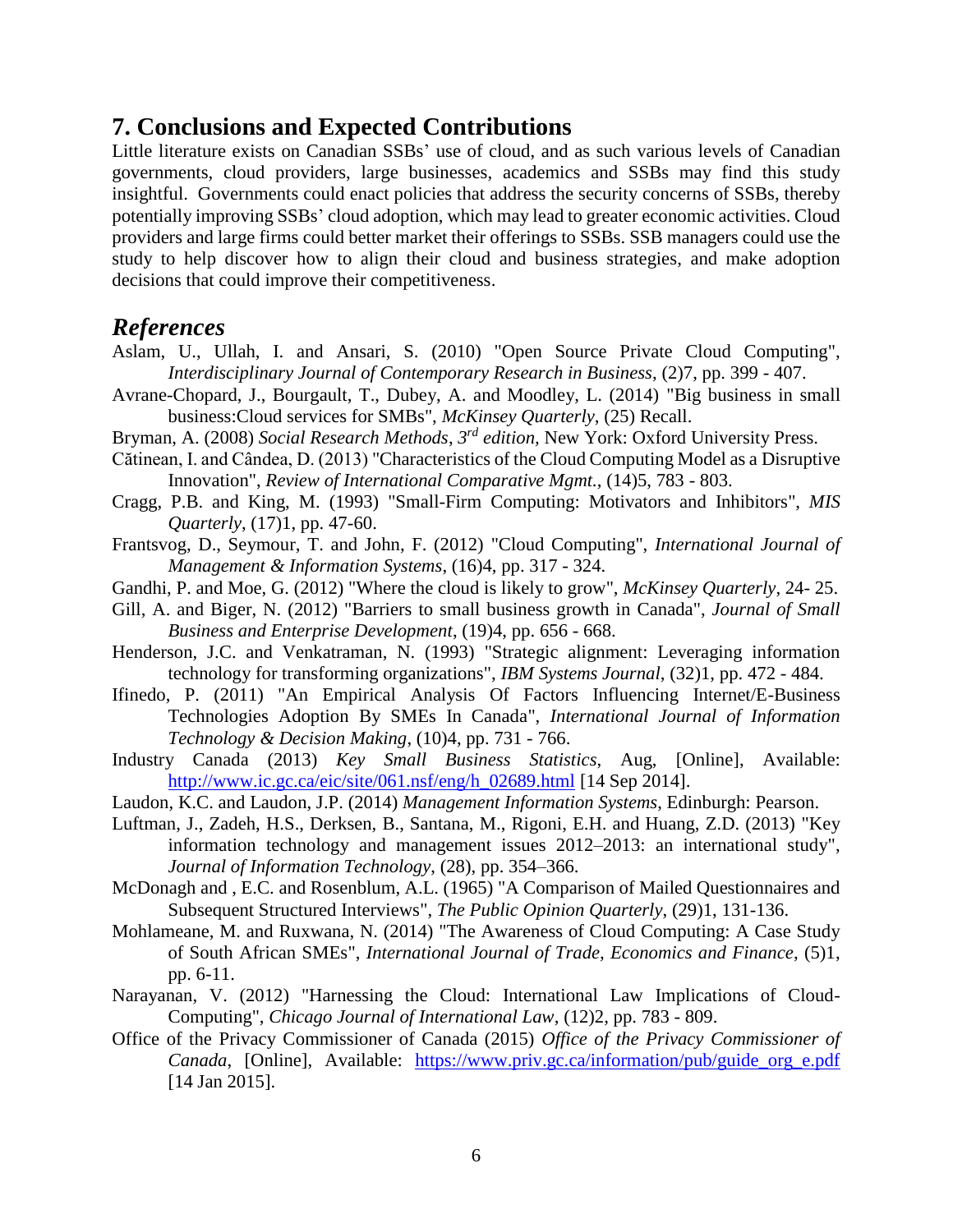- Oredo, J.O. and Njihia, J. (2014) "Challenges of Cloud Computing in Business: Towards New Organizational Competencies", *International Journal of Business and Social Science*, (5)3, pp. 150 -160.
- Pavic, S., Koh, S.C.L., Simpson, M. and Padmore, J. (2007) "Could e-business create a competitive advantage in UK SMEs?", *Benchmarking: An International Journal*, (14)3, pp. 320 -351.
- Porter, M.E. (1996) "What is strategy?", *Harvard Business Review*, (Nov-Dec), pp. 61 78.
- Porter, M.E. and Millar, V.E. (1985) "How informaiton gives you competitive advantage", *Harvard Business Review*, (July - August), pp. 149 - 174.
- Prahalad, C. and Hamel, G. (1990) "The Core Competence of the Corporation", *Harvard Business Review*, (May - June), pp. 79 - 91.
- Ross, P. and Blumenstein, M. (2013) "Cloud computing: the nexus of strategy and technology", *Journal Of Business Strategy*, (34)4, pp. 39 - 47.
- Samat, H.A., Kamaruddin, S. and Feng, C.J. (2012) "ISO 9001:2008 Implementation In a SME:

A Case Study", *Pertanika Journals Social Sciences & Humanities*, (20)2, pp. 353 - 374. Statistics Canada (2010) *Service industries*, [Online], Available:

[http://www41.statcan.gc.ca/2006/0163/ceb0163\\_000-eng.htm](http://www41.statcan.gc.ca/2006/0163/ceb0163_000-eng.htm) [14 Sep 2014].

## *Appendix A: Research Questionnaire*

#### **Qs 1 – 3 cover SSB generic market and business strategy.**

- *1.* Which of these statements most closely match the market that you serve? *1. Low Prices to few customers, 2. Low Prices to many customers, 3. Mid to high prices & unique services to few customers, 4. Mid to high prices & unique services to many customers, 5. A balance of mid to high prices & unique services to many customers*
- *2.* Why did you give that answer?
- *3.* What are the 3 top plans for your business?
- **Qs 4 -10 cover the alignment of IT and business strategies.**
- *4.* How would you respond to this statement? I use IT in my business. *1. Strongly Disagree, 2. Disagree, 3. Neither Agree nor Disagree, 4. Agree, 5. Strongly Agree*
- *5.* What type of IT do you use and why?
- *6.* How would you respond to this statement? I match my IT plans with my business plans. *1. Strongly Disagree, 2. Disagree, 3. Neither Agree nor Disagree, 4. Agree, 5. Strongly Agree*
- *7.* How do you do the matching?
- *8.* How would you respond to this statement? The use of IT gives my business advantages (price or other advantages). *1. Strongly Disagree, 2. Disagree, 3. Neither Agree nor Disagree, 4. Agree, 5. Strongly Agree*
- *9.* Why did you give that answer?
- *10.* How would you respond to this statement? For my business, the market segment that my IT best serves is: *1. Low Prices to few customers, 2. Low Prices to many customers, 3. Mid to high prices & unique services to few customers, 4. Mid to high prices & unique services to many customers, 5. A balance of mid to high prices & unique services to many customers*

**Qs 11 – 23 capture the degree of cloud usage and its alignment** to business strategy.

*11.* In your view, what is Cloud computing?

*14.* Why was this order of cloud services used?

- *15.* How many people in your business focus on managing your cloud services?
- *16.* How would you respond to this statement? I take steps to match my cloud plans to my business plans such as the markets that I serve. *1. Strongly Disagree, 2. Disagree, 3. Neither Agree nor Disagree, 4. Agree, 5. Strongly Agree*
- *17.* Tell me about this matching, how did you do it?
- *18.* How would you respond to this statement? I find it easy to match my cloud plans to my business plans. *1. Strongly Disagree, 2. Disagree, 3. Neither Agree nor Disagree, 4. Agree, 5. Strongly Agree*
- *19.* How would you respond to this statement? The use of cloud gives my business advantages (price or other advantages). *1. Strongly Disagree, 2. Disagree, 3. Neither Agree nor Disagree, 4. Agree, 5. Strongly Agree*
- *20.* Why did you give that answer?
- *21.* What disadvantages (if any) of cloud computing are there to your business?
- *22.* For my business, the market segment that cloud computing best serves is: *1. Low Prices to few customers, 2. Low Prices to many customers, 3. Mid to high prices & unique services to few customers, 4. Mid to high prices & unique services to many customers, 5. A balance of mid to high prices & unique services to many customers*
- *23.* Why did you give that answer?

#### **Qs 24 – 28 covers RBV**

- *24.* My firm has resources and capabilities that are difficult for others to copy. *1. Strongly Disagree, 2. Disagree, 3. Neither Agree nor Disagree, 4. Agree, 5. Strongly Agree*
- *25.* How does cloud help you to make the best of your resources and capabilities?
- *26.* Which internal capability is best tied to your number 1 business plan?